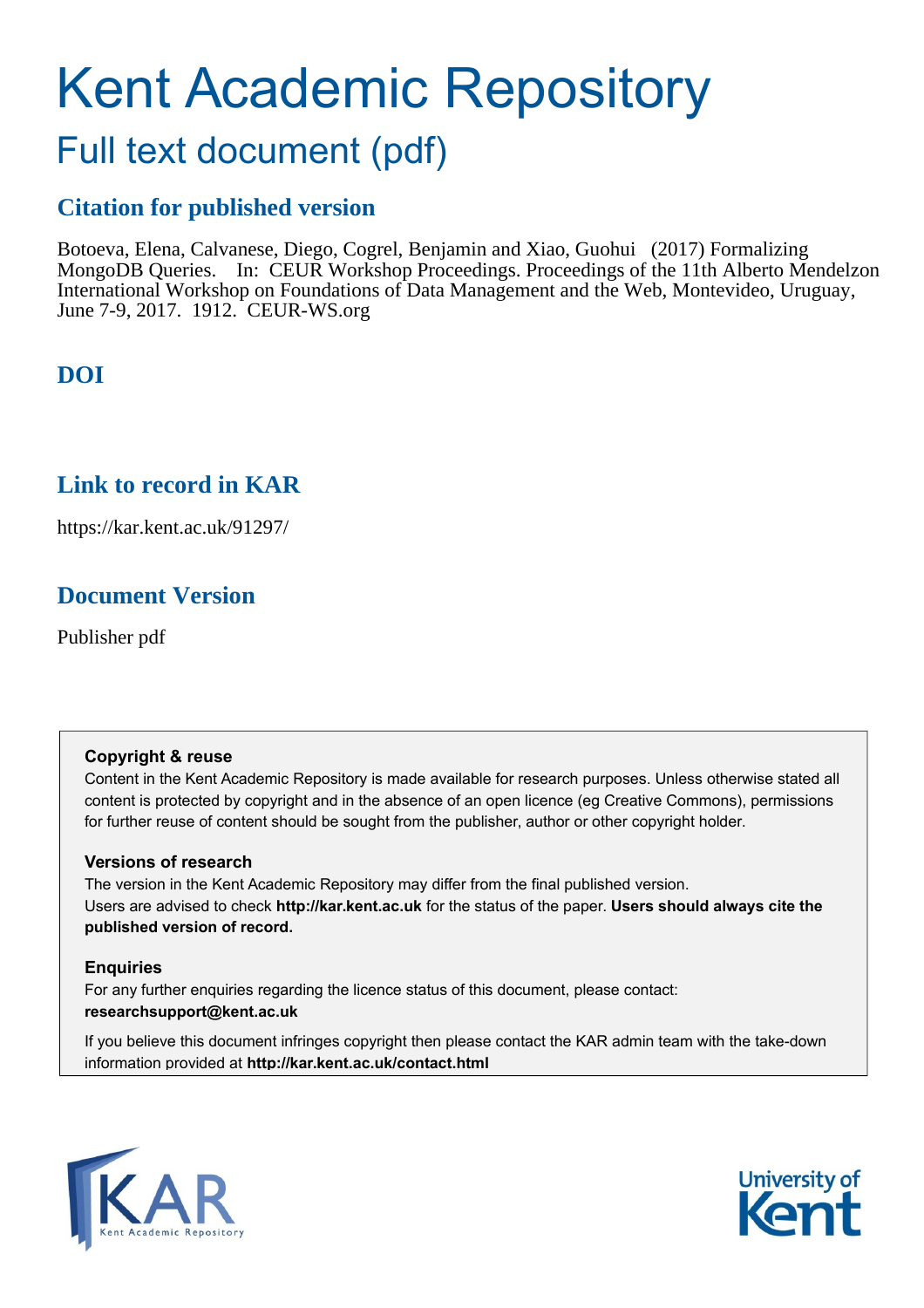#### Formalizing MongoDB Queries

Elena Botoeva, Diego Calvanese, Benjamin Cogrel, and Guohui Xiao

Free University of Bozen-Bolzano, Italy lastname@inf.unibz.it

Abstract. In this paper, we report on our ongoing work in which we formalize MongoDB, a widely adopted document database system managing complex (tree structured) values represented in a JSON-based data model, equipped with a powerful query mechanism. We study the expressiveness of the MongoDB query language, showing its equivalence with nested relational algebra, and we investigate the computational complexity of significant fragments of it.

#### 1 Introduction

In the past decade numerous database (DB) architectures and data models have been proposed as attempts to better address the varying demands of modern data-intensive applications. Many of these new systems do not rely on the relational model but instead adopt a semi-structured data format, and alternative query mechanisms, which combine an increased flexibility in data handling, with a higher efficiency (at least for the most common operations). These systems are generally categorized under the term *NoSQL* (which stands for "not only SQL") [6,13].

A popular design among these *non-relational* systems consists in organizing data in collections of semi-structured, tree-shaped documents in the JavaScript Object Notation (JSON) format. Such documents can be seen as complex values [9,1,18,8], in particular when they contain nested arrays. As an example, consider the document in Figure 1, containing personal information about Kristen Nygaard (e.g., name and birth-date) together with information about the awards he received, stored in an array.

Unsurprisingly, many similarities can be observed between non-relational languages for querying JSON collections having rich capabilities (see, e.g., [2,14,16]), and well-known query languages for complex values, such as nested relational algebra

```
{"_id": 4,
"awards": [
      { "award": "Rosing Prize", "year": 1999, "by": "Norwegian Data Association" },
{ "award": "Turing Award", "year": 2001, "by": "ACM" },
{ "award": "IEEE John von Neumann Medal", "year": 2001, "by": "IEEE" } ],
  "birth": "1926-08-27",
"contribs": ["OOP", "Simula"],
"death": "2002-08-10",
 "name": { "first": "Kristen", "last": "Nygaard" }
}
```
Fig. 1. A sample MongoDB document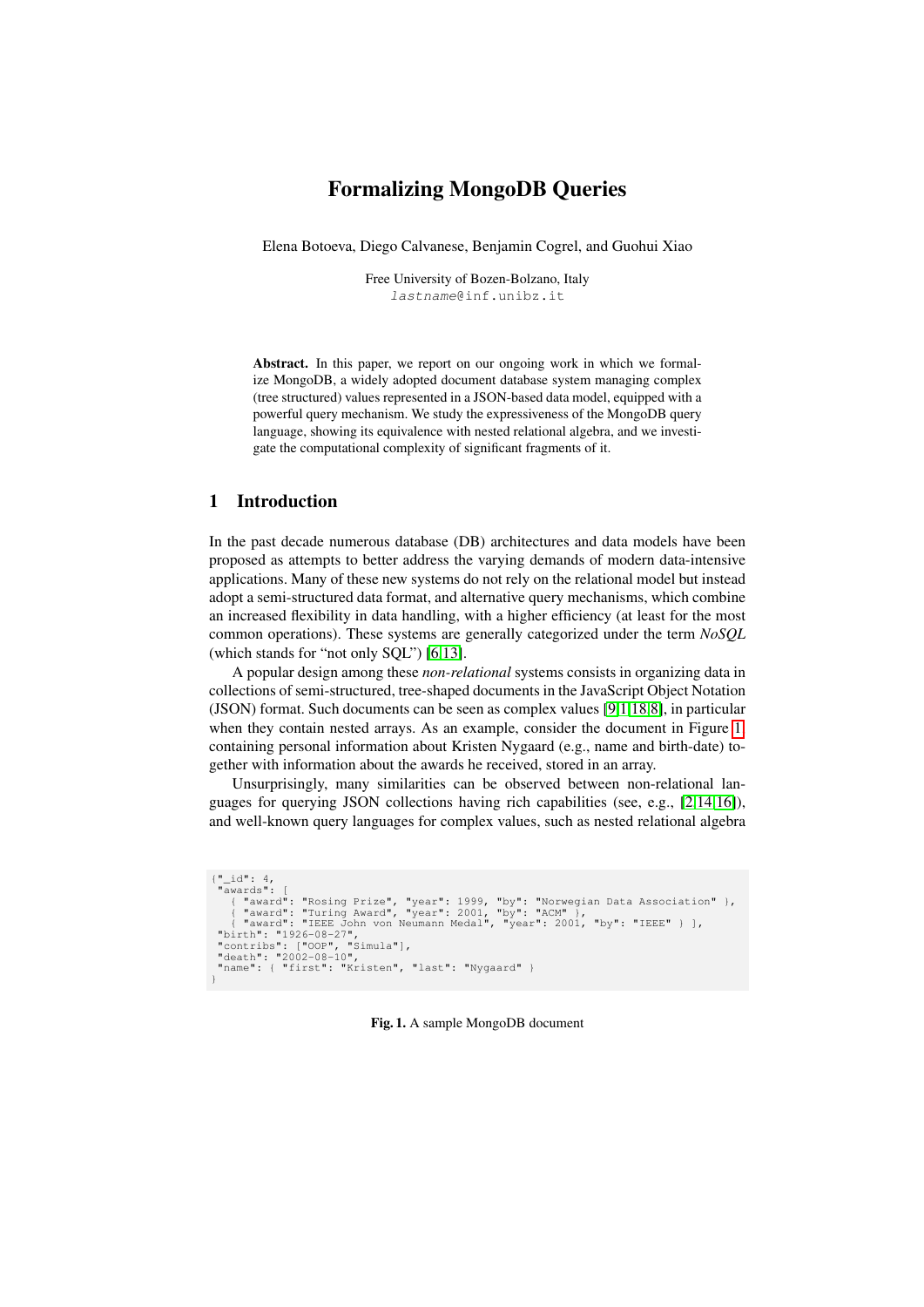| VALUE ::= LITERAL   OBJECT   ARRAY                             | LIST <t> ::= <math>\varepsilon</math>   LIST<sup>+</sup> <t></t></t>                   |
|----------------------------------------------------------------|----------------------------------------------------------------------------------------|
| OBJECT ::= $\{$ LIST <key :="" value=""> <math>\}</math></key> |                                                                                        |
| ARRAY ::= $[LIST < VALUE>$ ]                                   | LIST <sup>+</sup> $\langle T \rangle$ ::= T   T, LIST <sup>+</sup> $\langle T \rangle$ |

Fig. 2. Syntax of JSON objects. We use double curly brackets to distinguish objects from sets

(NRA) [15,17], monad algebra [5,12] and Core XQuery [12]. However, the formal semantics and the computational properties of these query languages are still largely not understood and are being actively investigated [4,10].

In this work, we conduct the first major study into the formal foundations and properties of the data model and query language of MongoDB, a widely adopted distributed JSON-based document database. MongoDB provides rich querying capabilities by means of the *aggregation framework*1 . In this framework, a query is a multi-stage pipeline, where each stage defines a transformation, using a MongoDB-specific operator, applied to the set of documents produced by the previous stage.

Our first contribution is a formalization of the MongoDB data model and of the fragment of the aggregation framework query language that includes the *match*, *unwind*, *project*, *group*, and *lookup* operators, and which we call *MQuery*. Each of these operators roughly corresponds to an operator of NRA: match corresponds to select, project to project, lookup to left join, group to nest, and unwind to unnest.

Our second contribution is a characterization of the expressive power of MQuery obtained by comparing it with NRA. We devise translations in both directions between the two languages showing that they are equivalent in expressive power.

Finally, we carry out an investigation of the computational complexity of  $\mathcal{M}^{\text{MUPGL}}$ and of various fragments of it. Interestingly, since our translations between MQuery and NRA are compact (i.e., polynomial), they allow us also to carry over complexity results between MQuery and NRA.

We provide here only an overview, and refer to the full version for more details [3].

#### 2 MQuery

*Objects* in the JSON format are defined inductively as consisting of key-value pairs, where a *key* is a string, and a *value* can be a literal, an object, or an array of values, constructed inductively according to the grammar in Figure 2 (where terminals are written

1 <https://docs.mongodb.com/core/aggregation-pipeline/>



Fig. 3. The tree representation of the MongoDB document in Figure 1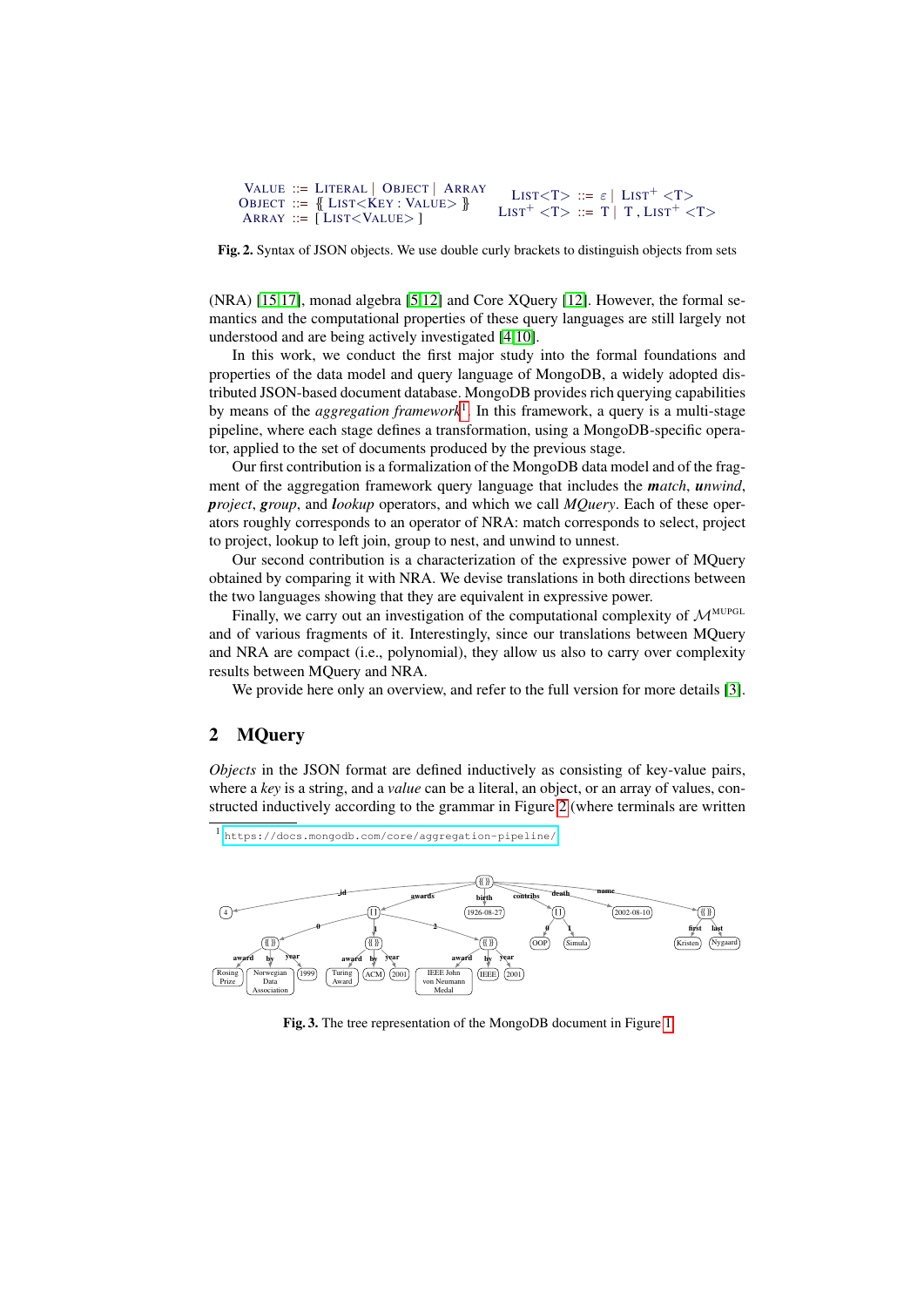$$
\varphi ::= p = v | \exists p | \varphi \vee \varphi | \varphi \wedge \varphi | \neg \varphi
$$
  
\n
$$
d ::= v | p | [d, ..., d] | \beta | \kappa
$$
  
\n
$$
\beta ::= p = p | p = v | v = v | \exists p | d \vee d | d \wedge d | \neg d
$$
  
\n
$$
\kappa ::= (d?d:d)
$$
  
\n
$$
\varphi ::= p | p/d | p, P | p/d, P
$$
  
\n
$$
G, A ::= p/p' | p/p', G
$$
  
\n
$$
s ::= \mu_{\varphi} | \omega_{p}^{n} | \rho_{p}^{n} | \gamma_{G:A} | \lambda_{p}^{p_{1}=C.p_{2}}
$$
  
\n
$$
\kappa ::= (d?d:d)
$$

Fig. 4. Algebra for MQuery. Here,  $p$  denotes a path,  $v$  a value, and  $C$  a collection name

in black, and non-terminals in blue). The set of key-value pairs constituting a JSON object may not contain the same key twice. A MongoDB database stores collections of documents, where each *collection* has a name, and consists of a finite set of documents. Each *document* is a JSON object (not nested within any other object) with a special key  $i$   $\pm$ d', which is used to identify the document. Figure 1 shows a MongoDB document in which, apart from id, the keys are birth, name, awards, etc. Intuitively, a collection corresponds to a table in a (nested) relational database, and a document to a row in a table. We formalize documents as finite *unordered*, *unranked*, *node-labeled*, and *edge-labeled trees*, and collections as forests. The tree corresponding to the document in Figure 1 is depicted in Figure 3.

MongoDB is equipped with a powerful query mechanism provided by the *aggregation framework*. As a first contribution, we formalize the core aspects of such query language. We call our language *MQuery*, and consider also different fragments of it. An *MQuery* is a sequence of stages s, also called a *pipeline*, applied to a collection name C, where each of the stages roughly corresponds to a relational algebra operation, and transforms a forest into another forest. Here we are not concerned with syntactic aspects of MQuery, and instead propose for it an algebra, shown in Figure 4.

In an MQuery, *paths*, which are (possibly empty) concatenations of keys, are used to access actual values in a tree, similarly to how attributes are used in relational algebra. We use  $\varepsilon$  to denote the empty path. MQuery allows for five types of stages:

- *match*  $\mu_{\varphi}$ , selecting trees according to the criterion  $\varphi$ , which is a Boolean combination of atomic conditions that express either the equality of a path  $p$  to a value  $v$ , or the existence of a path  $p$ .
- *unwind*  $\omega_p$  and  $\omega_p^+$ , which flatten an array reached through a path p in the input tree, and output a tree for each element of the array; the latter operator preserves a tree even when the array does not exist or is empty.
- $-$  *project*  $\rho_P$  and  $\rho_P^{\text{tot}}$ , which modify trees by projecting away paths, renaming paths, or introducing new paths; the latter version projects away  $\pm d$ , which otherwise is kept by default. Here P is a sequence of elements of the form p or  $q/d$ , where p is a path to be kept, and q is a new path whose value is defined by d. Such a *value definition* d can provide for q a constant v, the value reached through a path p (i.e., *renaming* path  $p$  to  $q$ ), a new array defined through its values, the value of a Boolean expression β, or a value computed through a conditional expression  $κ$ . Note that, in a Boolean value definition  $\beta$ , one can also compare the values of two paths, while in a criterion  $\varphi$  one can only compare the value of a path to a constant value. Also note that each value definition can be evaluated to a Boolean value.
- $-$  *group*  $\gamma_{G:A}$ , which groups trees according to a grouping condition G and collects values of interest according to an aggregation condition  $A$ . Both  $G$  and  $A$  are (pos-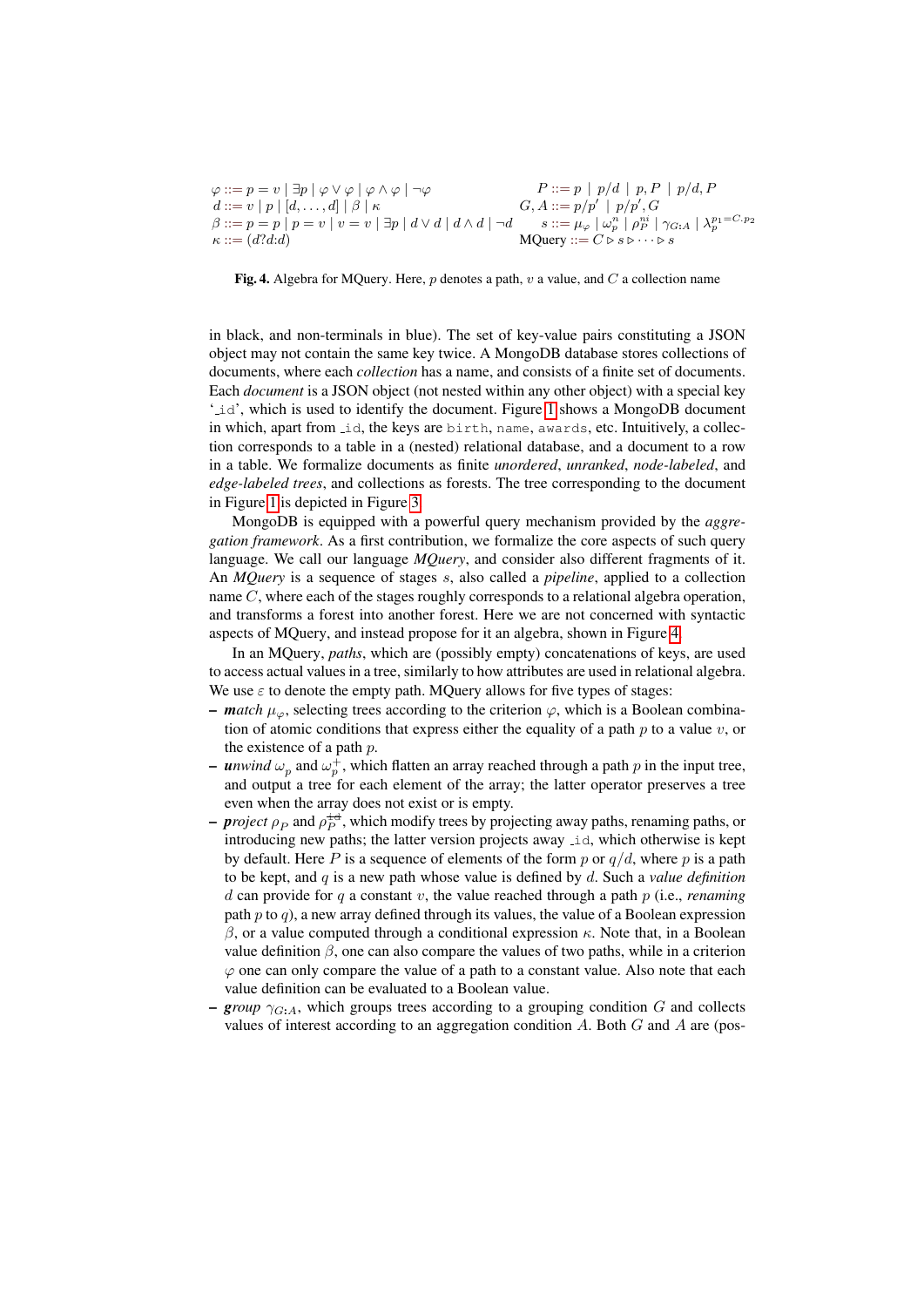sibly empty) sequences of elements of the form  $p/p'$ , where  $p'$  is a path in the input documents, and  $p$  a path in the output document. In these sequences, if  $p$  coincides with  $p'$ , then we simply write p instead of  $p/p$ . Each group in the output will have an id whose value is given by the values of  $p'$  in  $G$  for that group.

 $-$  *lookup*  $\lambda_p^{p_1=C.p_2}$ , which joins input trees with trees in an external collection C, using a local path  $p_1$  and a path  $p_2$  in C to express the join condition, and uses a path p to store the matching trees in an array.

We consider also various fragments of MQuery, and we denote each fragment by  $\mathcal{M}^{\alpha}$ , where  $\alpha$  consists of the initials of the stages that can be used in queries in the fragment. Hence,  $\mathcal{M}^{\text{MUPGL}}$  denotes MQuery itself, e.g.,  $\mathcal{M}^{\text{MUPG}}$  the fragment of  $\mathcal{M}^{\text{MUPGL}}$ that does not use lookup, and  $\mathcal{M}^{\text{MUP}}$  the fragment that additionally does not use group.

#### 3 Results

We study the expressiveness and the computational complexity of MQuery.

First, we show that for MongoDB instances of a certain regular structure, MQuery is essentially equivalent to nested relational algebra (NRA). Regularity of MongoDB instances allows for defining a nested relational view of MongoDB documents, which serves for establishing the correctness of the translations between MQuery and NRA, and hence the equivalence between  $\mathcal{M}^{\text{MUPGL}}$  and NRA. We also consider the  $\mathcal{M}^{\text{MUPG}}$ fragment, where we rule out the lookup operator, which allows for joining a given document collection with external ones, and establish that already  $\mathcal{M}^{\text{MUPG}}$  is equivalent to NRA over a single relation, and hence is capable of expressing arbitrary joins (within one collection), contrary to what is believed in the community of MongoDB practitioners and users.

Second, we obtain the exact complexity of  $M^{\text{MUPGL}}$  and of some of its fragments:

- What we consider the minimal fragment, namely  $\mathcal{M}^M$ , which allows only for match, is LOGSPACE-complete in combined complexity.
- Projection and grouping allow one to create exponentially large objects, but by representing intermediate results compactly as DAGs, one can still evaluate  $\mathcal{M}^{\text{MPGL}}$ queries in PTIME. Specifically,  $\mathcal{M}^{MP}$  is PTIME-hard in query complexity and  $\mathcal{M}^{MPGL}$ is in PTIME in combined complexity.
- For  $\mathcal{M}^{\text{MU}}$ , the use of unwind causes loss of tractability in combined complexity, specifically it leads to NP-completeness, but the language remains LOGSPACEcomplete in query complexity.
- Further adding project in  $\mathcal{M}^{MUP}$ , or lookup in  $\mathcal{M}^{MUL}$ , leads again to NP-harness even in query complexity, although  $M^{\text{MUPL}}$  stays NP-complete in combined complexity.
- In the presence of unwind, grouping provides another source of complexity, since it allows one to create doubly-exponentially large objects; indeed  $\mathcal{M}^{\text{MUG}}$  is PSPACEhard in query complexity.
- The full language  $M^{\text{MUPGL}}$  and also the  $M^{\text{MUPG}}$  fragment are complete for  $TA[2^{n^{O(1)}}, n^{O(1)}]$  (i.e., exponential time with a polynomial number of alternations [7,11]) in combined complexity, and in  $AC<sup>0</sup>$  in data complexity.

The latter result provides also a tight  $TA[2^{n^{O(1)}}, n^{O(1)}]$  bound for the combined complexity of Boolean query evaluation in NRA, whose exact complexity was open [12].